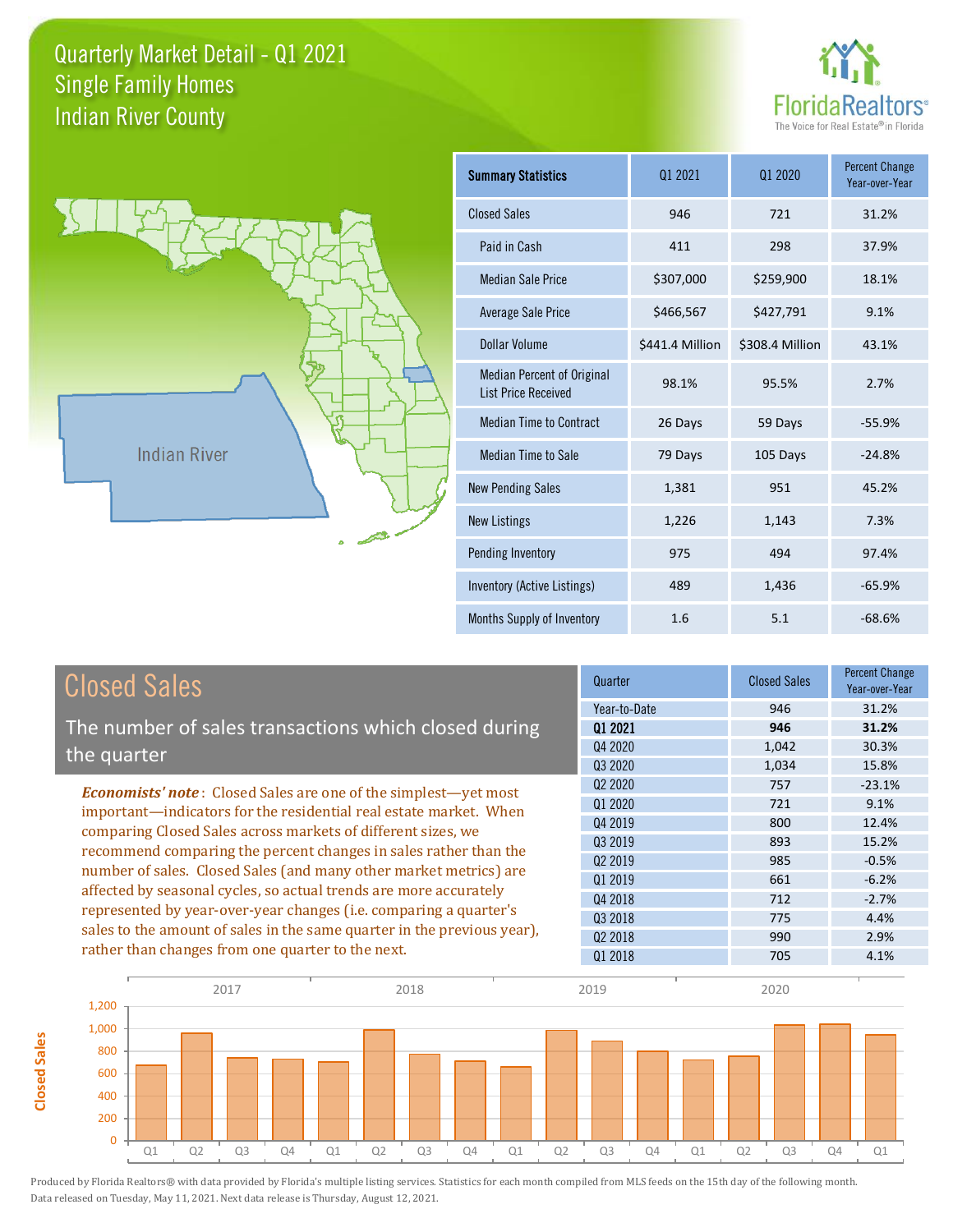

| Cash Sales                                                                     | Quarter             | <b>Cash Sales</b> | <b>Percent Change</b><br>Year-over-Year |
|--------------------------------------------------------------------------------|---------------------|-------------------|-----------------------------------------|
|                                                                                | Year-to-Date        | 411               | 37.9%                                   |
| The number of Closed Sales during the quarter in                               | 01 2021             | 411               | 37.9%                                   |
|                                                                                | Q4 2020             | 372               | 27.4%                                   |
| which buyers exclusively paid in cash                                          | Q3 2020             | 283               | $-11.0\%$                               |
|                                                                                | 02 2020             | 249               | $-32.9%$                                |
|                                                                                | 01 2020             | 298               | 9.6%                                    |
| <b>Economists' note:</b> Cash Sales can be a useful indicator of the extent to | Q4 2019             | 292               | 7.7%                                    |
| which investors are participating in the market. Why? Investors are            | Q3 2019             | 318               | 18.2%                                   |
| far more likely to have the funds to purchase a home available up front,       | Q <sub>2</sub> 2019 | 371               | $-5.4%$                                 |
| whereas the typical homebuyer requires a mortgage or some other                | Q1 2019             | 272               | 0.4%                                    |
| form of financing. There are, of course, many possible exceptions, so          | Q4 2018             | 271               | $-7.2%$                                 |
| this statistic should be interpreted with care.                                | Q3 2018             | 269               | 4.3%                                    |
|                                                                                | Q <sub>2</sub> 2018 | 392               | $-1.0%$                                 |
|                                                                                | 01 2018             | 271               | $-12.3%$                                |



## Cash Sales as a Percentage of Closed Sales

The percentage of Closed Sales during the quarter which were Cash Sales

*Economists' note* : This statistic is simply another way of viewing Cash Sales. The remaining percentages of Closed Sales (i.e. those not paid fully in cash) each quarter involved some sort of financing, such as mortgages, owner/seller financing, assumed loans, etc.

| Quarter                         | <b>Percent of Closed</b><br>Sales Paid in Cash | <b>Percent Change</b><br>Year-over-Year |
|---------------------------------|------------------------------------------------|-----------------------------------------|
| Year-to-Date                    | 43.4%                                          | 5.1%                                    |
| 01 2021                         | 43.4%                                          | 5.1%                                    |
| Q4 2020                         | 35.7%                                          | $-2.2%$                                 |
| Q3 2020                         | 27.4%                                          | $-23.0%$                                |
| Q <sub>2</sub> 20 <sub>20</sub> | 32.9%                                          | $-12.7%$                                |
| Q1 2020                         | 41.3%                                          | 0.5%                                    |
| Q4 2019                         | 36.5%                                          | $-4.2%$                                 |
| Q3 2019                         | 35.6%                                          | 2.6%                                    |
| 02 2019                         | 37.7%                                          | $-4.8%$                                 |
| Q1 2019                         | 41.1%                                          | 7.0%                                    |
| Q4 2018                         | 38.1%                                          | $-4.5%$                                 |
| Q3 2018                         | 34.7%                                          | $-0.3%$                                 |
| Q <sub>2</sub> 2018             | 39.6%                                          | $-3.9%$                                 |
| Q1 2018                         | 38.4%                                          | $-15.8%$                                |
|                                 |                                                |                                         |

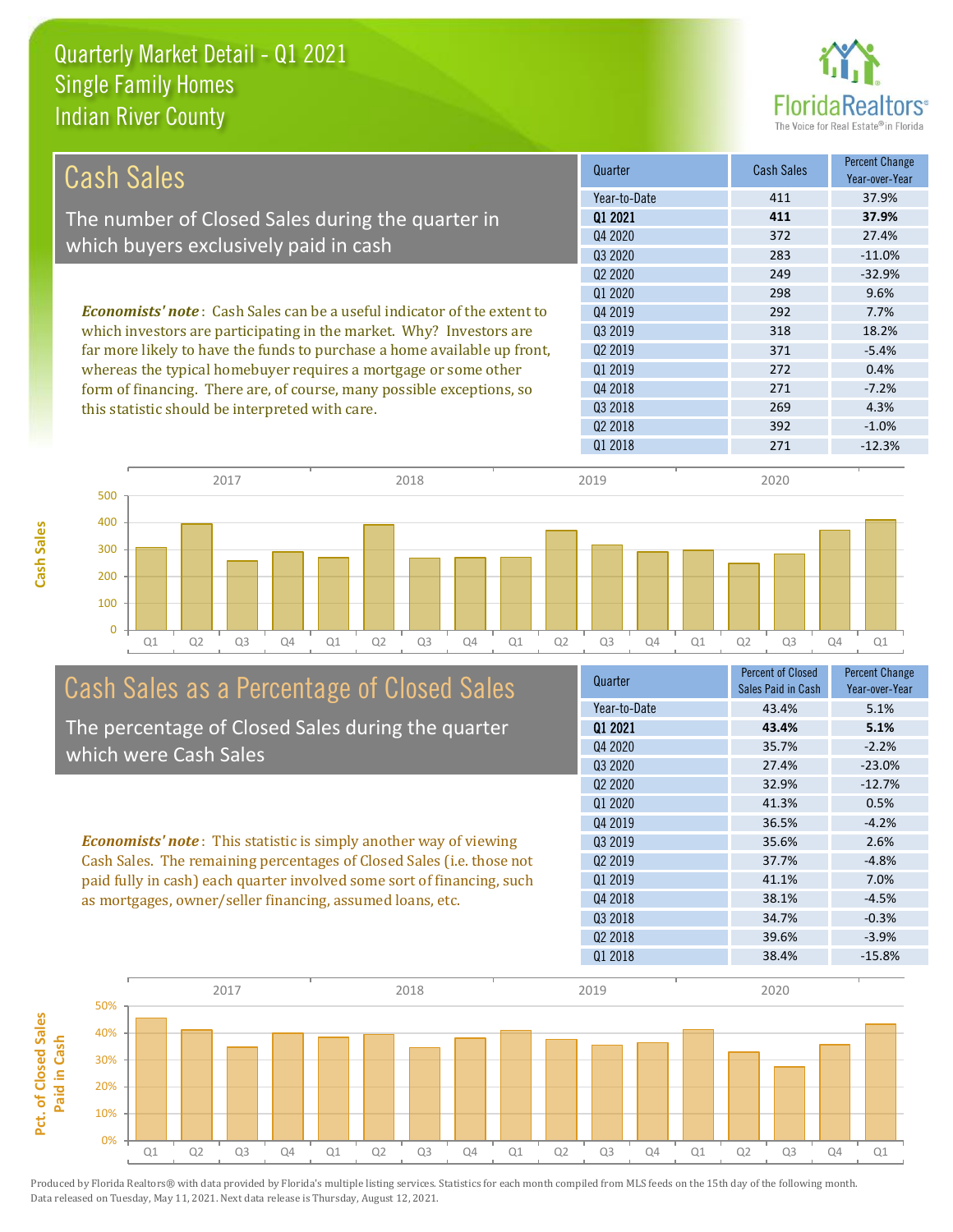

## Median Sale Price

The median sale price reported for the quarter (i.e. 50% of sales were above and 50% of sales were below)

*Economists' note* : Median Sale Price is our preferred summary statistic for price activity because, unlike Average Sale Price, Median Sale Price is not sensitive to high sale prices for small numbers of homes that may not be characteristic of the market area. Keep in mind that median price trends over time are not always solely caused by changes in the general value of local real estate. Median sale price only reflects the values of the homes that *sold* each quarter, and the mix of the types of homes that sell can change over time.

| Quarter             | <b>Median Sale Price</b> | <b>Percent Change</b><br>Year-over-Year |
|---------------------|--------------------------|-----------------------------------------|
| Year-to-Date        | \$307,000                | 18.1%                                   |
| 01 2021             | \$307,000                | 18.1%                                   |
| Q4 2020             | \$288,500                | 15.4%                                   |
| Q3 2020             | \$262,500                | 5.0%                                    |
| 02 2020             | \$266,000                | 4.3%                                    |
| 01 2020             | \$259,900                | 7.1%                                    |
| Q4 2019             | \$250,000                | 4.2%                                    |
| 03 2019             | \$250,000                | 4.6%                                    |
| 02 2019             | \$255,000                | 6.3%                                    |
| Q1 2019             | \$242,700                | 4.2%                                    |
| Q4 2018             | \$239,950                | 5.7%                                    |
| Q3 2018             | \$239,000                | 3.9%                                    |
| Q <sub>2</sub> 2018 | \$240,000                | 3.2%                                    |
| Q1 2018             | \$233,000                | 6.4%                                    |



## Average Sale Price

The average sale price reported for the quarter (i.e. total sales in dollars divided by the number of sales)

*Economists' note* : Usually, we prefer Median Sale Price over Average Sale Price as a summary statistic for home prices. However, Average Sale Price does have its uses—particularly when it is analyzed alongside the Median Sale Price. For one, the relative difference between the two statistics can provide some insight into the market for higher-end homes in an area.

| Quarter             | <b>Average Sale Price</b> | <b>Percent Change</b><br>Year-over-Year |
|---------------------|---------------------------|-----------------------------------------|
| Year-to-Date        | \$466,567                 | 9.1%                                    |
| 01 2021             | \$466,567                 | 9.1%                                    |
| Q4 2020             | \$439,126                 | 21.2%                                   |
| Q3 2020             | \$439,413                 | 35.1%                                   |
| Q2 2020             | \$378,747                 | 0.4%                                    |
| 01 2020             | \$427,791                 | 18.3%                                   |
| Q4 2019             | \$362,201                 | 7.0%                                    |
| 03 2019             | \$325,200                 | 1.6%                                    |
| 02 2019             | \$377,280                 | 7.1%                                    |
| Q1 2019             | \$361,729                 | 8.3%                                    |
| Q4 2018             | \$338,381                 | 9.2%                                    |
| Q3 2018             | \$320,068                 | $-13.0%$                                |
| Q <sub>2</sub> 2018 | \$352,372                 | 0.8%                                    |
| Q1 2018             | \$334,122                 | 8.2%                                    |



Produced by Florida Realtors® with data provided by Florida's multiple listing services. Statistics for each month compiled from MLS feeds on the 15th day of the following month. Data released on Tuesday, May 11, 2021. Next data release is Thursday, August 12, 2021.

**Average Sale Price**

**Average Sale Price**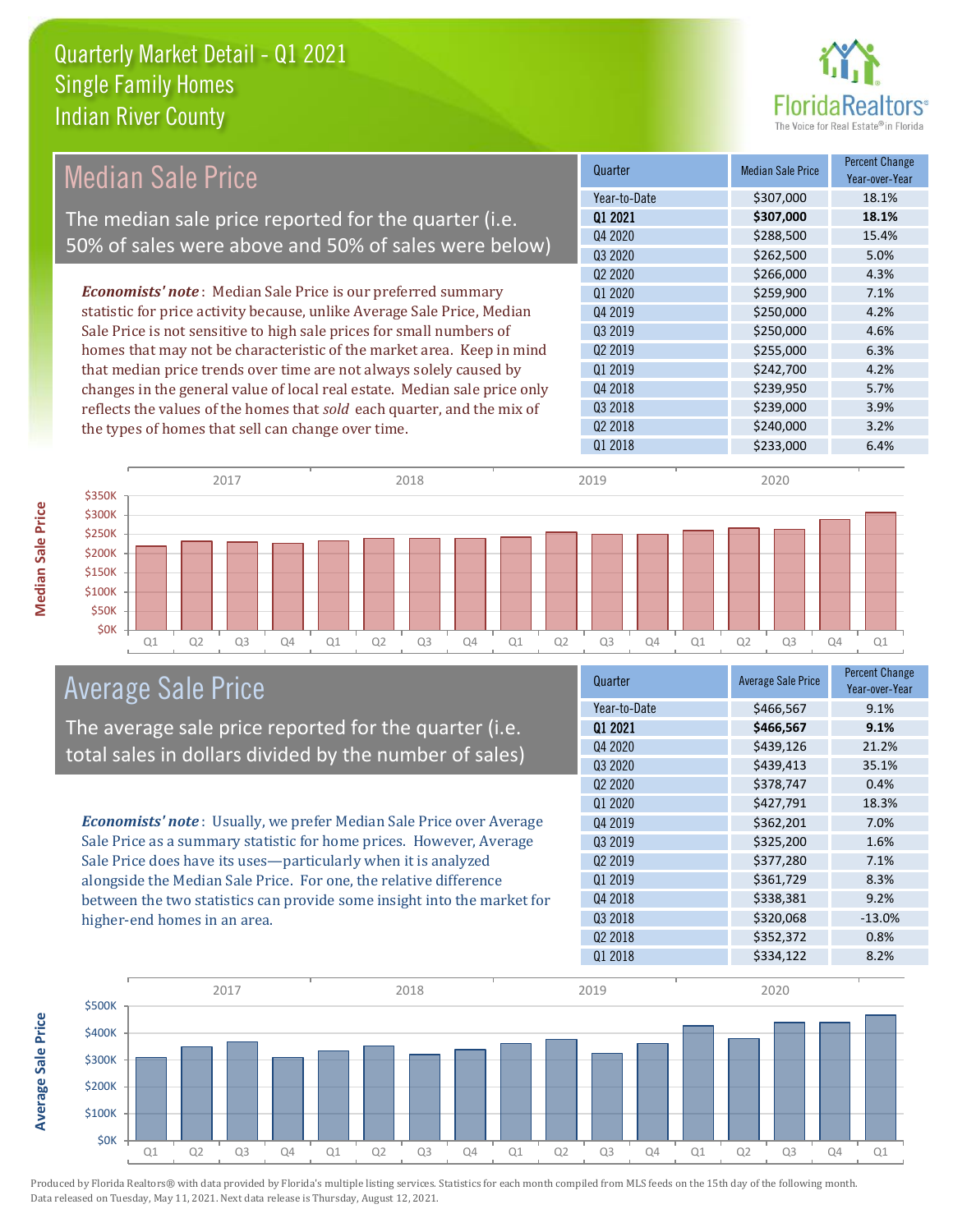

| Dollar Volume                                                                | Quarter             | <b>Dollar Volume</b> | <b>Percent Change</b><br>Year-over-Year |
|------------------------------------------------------------------------------|---------------------|----------------------|-----------------------------------------|
|                                                                              | Year-to-Date        | \$441.4 Million      | 43.1%                                   |
| The sum of the sale prices for all sales which closed                        | 01 2021             | \$441.4 Million      | 43.1%                                   |
| during the quarter                                                           | Q4 2020             | \$457.6 Million      | 57.9%                                   |
|                                                                              | Q3 2020             | \$454.4 Million      | 56.5%                                   |
|                                                                              | 02 2020             | \$286.7 Million      | $-22.8%$                                |
| <b>Economists' note</b> : Dollar Volume is simply the sum of all sale prices | 01 2020             | \$308.4 Million      | 29.0%                                   |
| in a given time period, and can quickly be calculated by multiplying         | 04 2019             | \$289.8 Million      | 20.3%                                   |
| Closed Sales by Average Sale Price. It is a strong indicator of the health   | Q3 2019             | \$290.4 Million      | 17.1%                                   |
| of the real estate industry in a market, and is of particular interest to    | Q <sub>2</sub> 2019 | \$371.6 Million      | 6.5%                                    |
| real estate professionals, investors, analysts, and government agencies.     | 01 2019             | \$239.1 Million      | 1.5%                                    |
| Potential home sellers and home buyers, on the other hand, will likely       | Q4 2018             | \$240.9 Million      | 6.2%                                    |
| be better served by paying attention to trends in the two components         | 03 2018             | \$248.1 Million      | $-9.2%$                                 |



## Median Percent of Original List Price Received

of Dollar Volume (i.e. sales and prices) individually.

The median of the sale price (as a percentage of the original list price) across all properties selling during the quarter

*Economists' note* : The Median Percent of Original List Price Received is useful as an indicator of market recovery, since it typically rises as buyers realize that the market may be moving away from them and they need to match the selling price (or better it) in order to get a contract on the house. This is usually the last measure to indicate a market has shifted from down to up, so it is what we would call a *lagging* indicator.

| Quarter                         | Med. Pct. of Orig.<br><b>List Price Received</b> | <b>Percent Change</b><br>Year-over-Year |
|---------------------------------|--------------------------------------------------|-----------------------------------------|
| Year-to-Date                    | 98.1%                                            | 2.7%                                    |
| 01 2021                         | 98.1%                                            | 2.7%                                    |
| Q4 2020                         | 97.4%                                            | 1.8%                                    |
| Q3 2020                         | 96.7%                                            | 1.2%                                    |
| Q <sub>2</sub> 20 <sub>20</sub> | 95.6%                                            | 0.6%                                    |
| 01 2020                         | 95.5%                                            | 0.8%                                    |
| Q4 2019                         | 95.7%                                            | 0.3%                                    |
| 03 2019                         | 95.6%                                            | 0.7%                                    |
| Q <sub>2</sub> 2019             | 95.0%                                            | $-0.7%$                                 |
| Q1 2019                         | 94.7%                                            | $-1.1%$                                 |
| Q4 2018                         | 95.4%                                            | $-0.3%$                                 |
| Q3 2018                         | 94.9%                                            | $-1.1%$                                 |
| Q2 2018                         | 95.7%                                            | 0.8%                                    |
| Q1 2018                         | 95.8%                                            | 0.1%                                    |

Q2 2018 **\$348.8 Million** 3.8%

Q1 2018 \$235.6 Million 12.7%

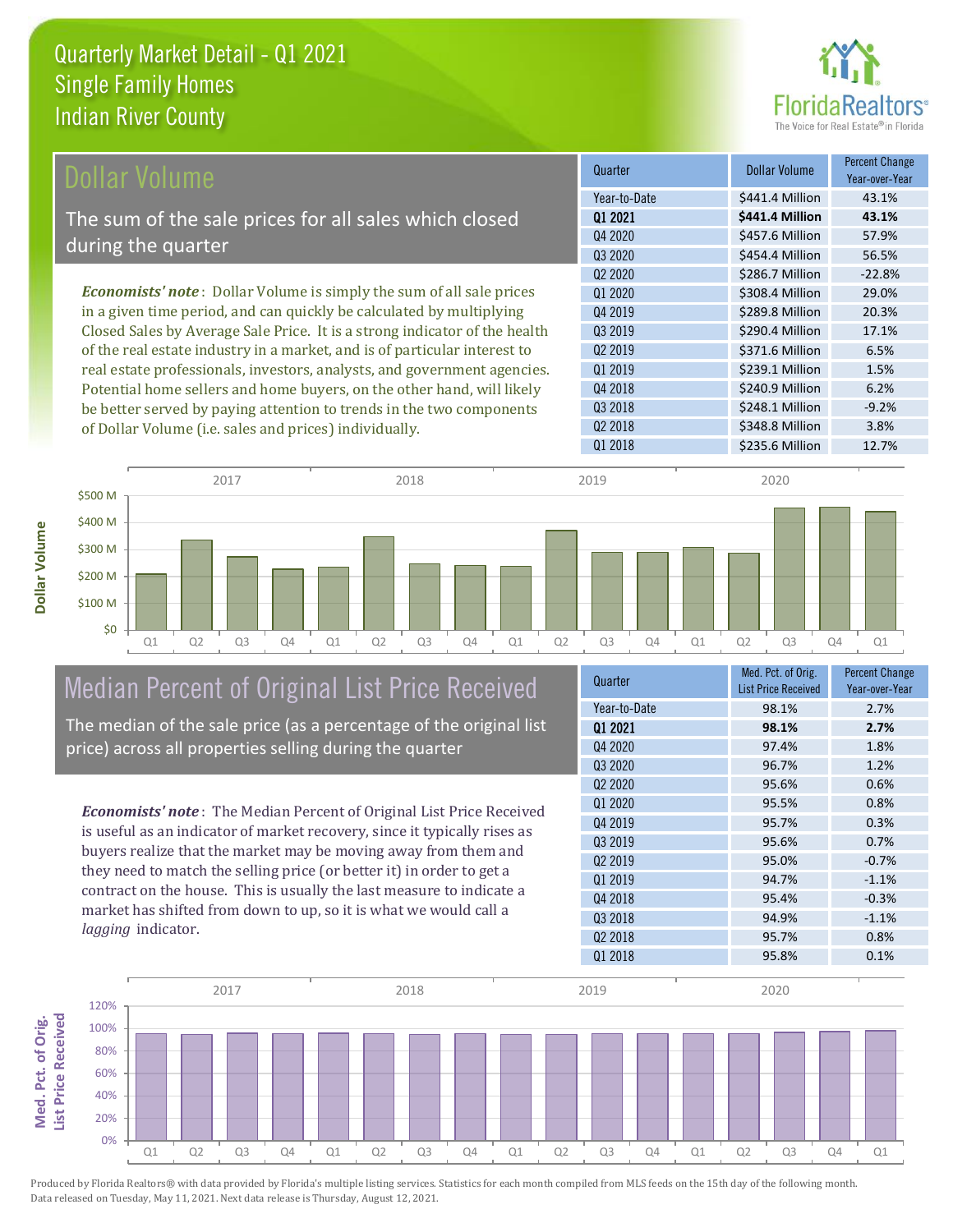

## Median Time to Contract

The median number of days between the listing date and contract date for all Closed Sales during the quarter

*Economists' note* : Like Time to Sale, Time to Contract is a measure of the length of the home selling process calculated for sales which closed during the quarter. The difference is that Time to Contract measures the number of days between the initial listing of a property and the signing of the contract which eventually led to the closing of the sale. When the gap between Median Time to Contract and Median Time to Sale grows, it is usually a sign of longer closing times and/or declining numbers of cash sales.

| Quarter                         | Median Time to<br>Contract | <b>Percent Change</b><br>Year-over-Year |
|---------------------------------|----------------------------|-----------------------------------------|
| Year-to-Date                    | 26 Days                    | $-55.9%$                                |
| Q1 2021                         | 26 Days                    | $-55.9%$                                |
| Q4 2020                         | 32 Days                    | $-41.8%$                                |
| Q3 2020                         | 52 Days                    | $-16.1%$                                |
| Q <sub>2</sub> 20 <sub>20</sub> | 49 Days                    | $-10.9%$                                |
| 01 2020                         | 59 Days                    | $-4.8%$                                 |
| Q4 2019                         | 55 Days                    | 3.8%                                    |
| 03 2019                         | 62 Days                    | 8.8%                                    |
| 02 2019                         | 55 Days                    | 19.6%                                   |
| Q1 2019                         | 62 Days                    | 34.8%                                   |
| Q4 2018                         | 53 Days                    | 8.2%                                    |
| Q3 2018                         | 57 Days                    | 21.3%                                   |
| Q <sub>2</sub> 2018             | 46 Days                    | $-8.0%$                                 |
| Q1 2018                         | 46 Days                    | 0.0%                                    |

**Median Time to Median Time to Contract**



## Median Time to Sale

The median number of days between the listing date and closing date for all Closed Sales during the quarter

*Economists' note* : Time to Sale is a measure of the length of the home selling process, calculated as the number of days between the initial listing of a property and the closing of the sale. *Median* Time to Sale is the amount of time the "middle" property selling this month was on the market. That is, 50% of homes selling this month took *less* time to sell, and 50% of homes took *more* time to sell. Median Time to Sale gives a more accurate picture than Average Time to Sale, which can be skewed upward by small numbers of properties taking an abnormally long time to sell.

| Quarter                         | <b>Median Time to Sale</b> | <b>Percent Change</b><br>Year-over-Year |
|---------------------------------|----------------------------|-----------------------------------------|
| Year-to-Date                    | 79 Days                    | $-24.8%$                                |
| 01 2021                         | 79 Days                    | $-24.8%$                                |
| Q4 2020                         | 78 Days                    | $-21.2%$                                |
| Q3 2020                         | 99 Days                    | $-4.8%$                                 |
| Q <sub>2</sub> 20 <sub>20</sub> | 96 Days                    | $-1.0%$                                 |
| Q1 2020                         | 105 Days                   | 2.9%                                    |
| Q4 2019                         | 99 Days                    | 7.6%                                    |
| Q3 2019                         | 104 Days                   | 3.0%                                    |
| 02 2019                         | 97 Days                    | 6.6%                                    |
| Q1 2019                         | 102 Days                   | 14.6%                                   |
| Q4 2018                         | 92 Days                    | $-5.2%$                                 |
| Q3 2018                         | 101 Days                   | 11.0%                                   |
| Q <sub>2</sub> 2018             | 91 Days                    | $-4.2%$                                 |
| Q1 2018                         | 89 Days                    | 0.0%                                    |

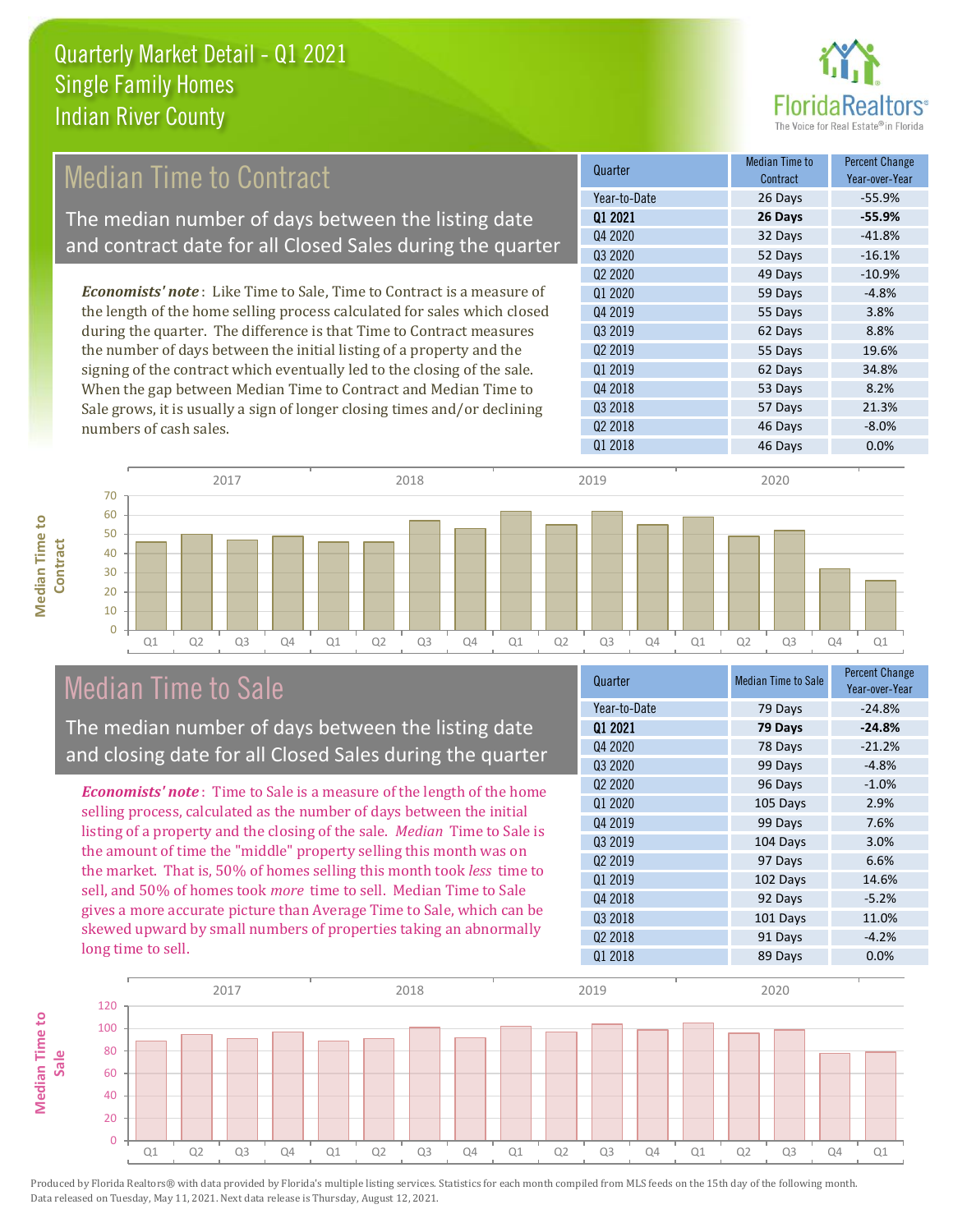

| <b>New Pending Sales</b>                                                       | Quarter             | <b>New Pending Sales</b> | <b>Percent Change</b><br>Year-over-Year |
|--------------------------------------------------------------------------------|---------------------|--------------------------|-----------------------------------------|
|                                                                                | Year-to-Date        | 1,381                    | 45.2%                                   |
| The number of listed properties that went under                                | 01 2021             | 1,381                    | 45.2%                                   |
| contract during the quarter                                                    | Q4 2020             | 990                      | 26.9%                                   |
|                                                                                | Q3 2020             | 1,162                    | 32.3%                                   |
|                                                                                | 02 2020             | 973                      | $-7.2%$                                 |
| <b>Economists' note</b> : Because of the typical length of time it takes for a | 01 2020             | 951                      | $-0.1%$                                 |
| sale to close, economists consider Pending Sales to be a decent                | Q4 2019             | 780                      | 13.4%                                   |
| indicator of potential future Closed Sales. It is important to bear in         | Q3 2019             | 878                      | 8.4%                                    |
| mind, however, that not all Pending Sales will be closed successfully.         | Q <sub>2</sub> 2019 | 1,049                    | 2.3%                                    |
| So, the effectiveness of Pending Sales as a future indicator of Closed         | Q1 2019             | 952                      | $-2.8%$                                 |
| Sales is susceptible to changes in market conditions such as the               | Q4 2018             | 688                      | $-7.8%$                                 |
| availability of financing for homebuyers and the inventory of                  | 03 2018             | 810                      | 13.3%                                   |
| distressed properties for sale.                                                | Q <sub>2</sub> 2018 | 1,025                    | 2.9%                                    |
|                                                                                | 01 2018             | 979                      | $-2.8%$                                 |

**New Listings**



## New Listings

The number of properties put onto the market during the quarter

*Economists' note* : New Listings tend to rise in delayed response to increasing prices, so they are often seen as a lagging indicator of market health. As prices rise, potential sellers raise their estimations of value—and in the most recent cycle, rising prices have freed up many potential sellers who were previously underwater on their mortgages. Note that in our calculations, we take care to not include properties that were recently taken off the market and quickly relisted, since these are not really *new* listings.

| Quarter             | <b>New Listings</b> | <b>Percent Change</b><br>Year-over-Year |
|---------------------|---------------------|-----------------------------------------|
| Year-to-Date        | 1,226               | 7.3%                                    |
| 01 2021             | 1,226               | 7.3%                                    |
| Q4 2020             | 917                 | $-10.3%$                                |
| Q3 2020             | 1,006               | 7.1%                                    |
| 02 2020             | 1,184               | 9.7%                                    |
| Q1 2020             | 1,143               | $-12.7%$                                |
| Q4 2019             | 1,022               | $-5.4%$                                 |
| Q3 2019             | 939                 | $-5.3%$                                 |
| Q <sub>2</sub> 2019 | 1,079               | $-3.6%$                                 |
| Q1 2019             | 1,310               | $-4.7%$                                 |
| Q4 2018             | 1,080               | 16.6%                                   |
| Q3 2018             | 992                 | 25.6%                                   |
| Q <sub>2</sub> 2018 | 1,119               | 3.1%                                    |
| Q1 2018             | 1,375               | 11.2%                                   |

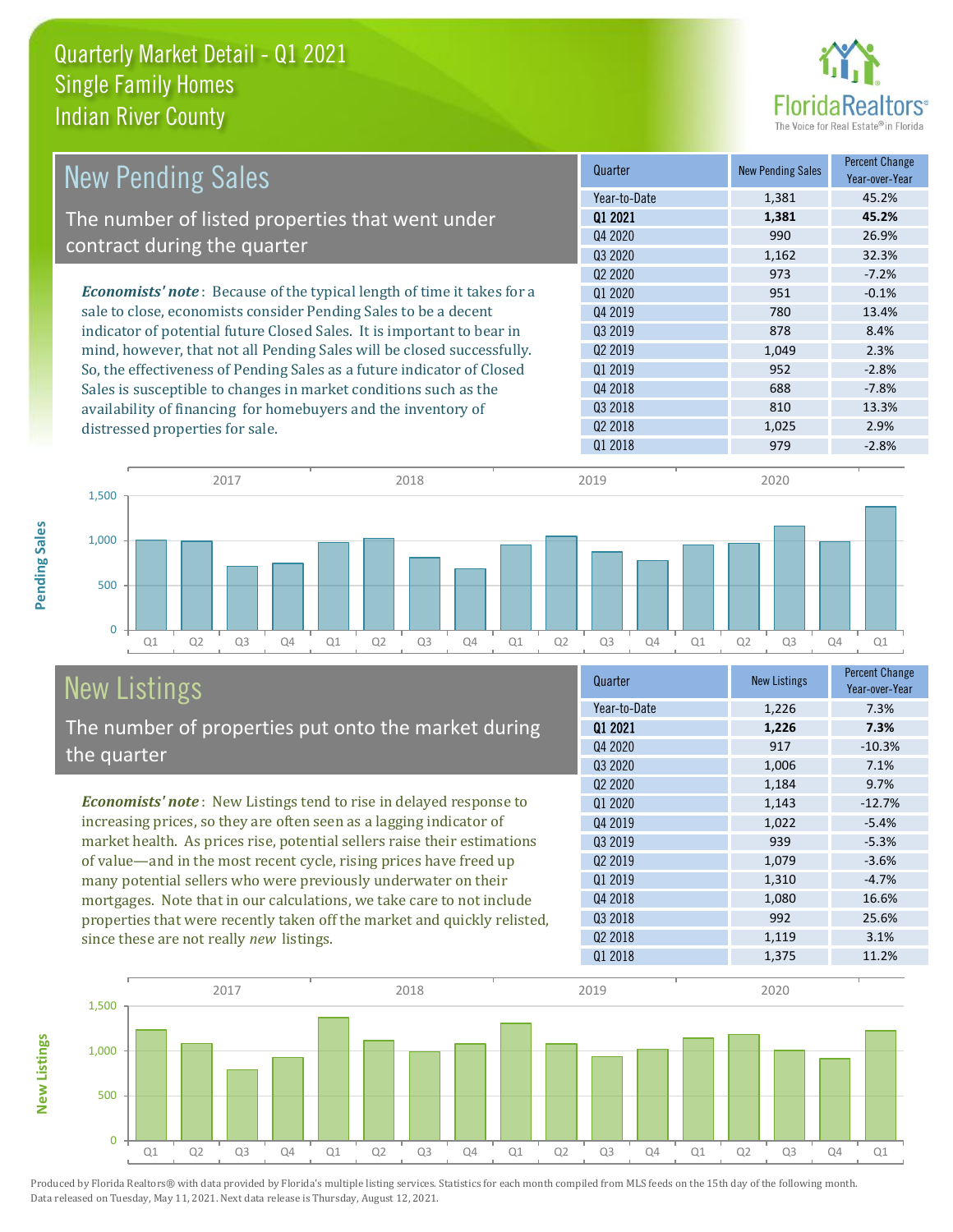

| <b>Inventory (Active Listings)</b>                                          | Quarter             | Inventory | <b>Percent Change</b><br>Year-over-Year |
|-----------------------------------------------------------------------------|---------------------|-----------|-----------------------------------------|
|                                                                             | YTD (Monthly Avg)   | 551       | $-60.9%$                                |
| The number of property listings active at the end of                        | 01 2021             | 489       | $-65.9%$                                |
| the quarter                                                                 | Q4 2020             | 692       | $-50.9%$                                |
|                                                                             | 03 2020             | 845       | $-33.4%$                                |
|                                                                             | 02 2020             | 1,151     | $-17.3%$                                |
| <b>Economists' note:</b> There are a number of ways to define and calculate | 01 2020             | 1,436     | $-12.4%$                                |
| Inventory. Our method is to simply count the number of active listings      | Q4 2019             | 1,409     | $-5.8%$                                 |
| on the last day of the quarter, and hold this number to compare with        | 03 2019             | 1,269     | $-4.7%$                                 |
| the same quarter the following year. Inventory rises when New               | Q <sub>2</sub> 2019 | 1,391     | 6.4%                                    |
| Listings are outpacing the number of listings that go off-market            | 01 2019             | 1,639     | 13.7%                                   |
| (regardless of whether they actually sell). Likewise, it falls when New     | Q4 2018             | 1,496     | 27.2%                                   |
| Listings aren't keeping up with the rate at which homes are going off-      | Q3 2018             | 1.332     | 16.0%                                   |



## Months Supply of Inventory

An estimate of the number of months it will take to deplete the current Inventory given recent sales rates

*Economists' note* : MSI is a useful indicator of market conditions. The benchmark for a balanced market (favoring neither buyer nor seller) is 5.5 months of inventory. Anything higher is traditionally a buyers' market, and anything lower is a sellers' market. There is no single accepted way of calculating MSI. A common method is to divide current Inventory by the most recent month's Closed Sales count, but this count is a usually poor predictor of future Closed Sales due to seasonal cycles. To eliminate seasonal effects, we use the 12-month average of monthly Closed Sales instead.

| <b>Months Supply</b> | <b>Percent Change</b><br>Year-over-Year |
|----------------------|-----------------------------------------|
| 2.0                  | $-60.0%$                                |
| 1.6                  | $-68.6%$                                |
| 2.3                  | $-54.9%$                                |
| 3.1                  | $-34.0%$                                |
| 4.4                  | $-17.0%$                                |
| 5.1                  | $-19.0%$                                |
| 5.1                  | $-8.9%$                                 |
| 4.7                  | $-6.0%$                                 |
| 5.3                  | 8.2%                                    |
| 6.3                  | 14.5%                                   |
| 5.6                  | 24.4%                                   |
| 5.0                  | 11.1%                                   |
| 4.9                  | $-2.0%$                                 |
| 5.5                  | $-1.8%$                                 |
|                      |                                         |

Q2 2018 2.0%



Produced by Florida Realtors® with data provided by Florida's multiple listing services. Statistics for each month compiled from MLS feeds on the 15th day of the following month. Data released on Tuesday, May 11, 2021. Next data release is Thursday, August 12, 2021.

market.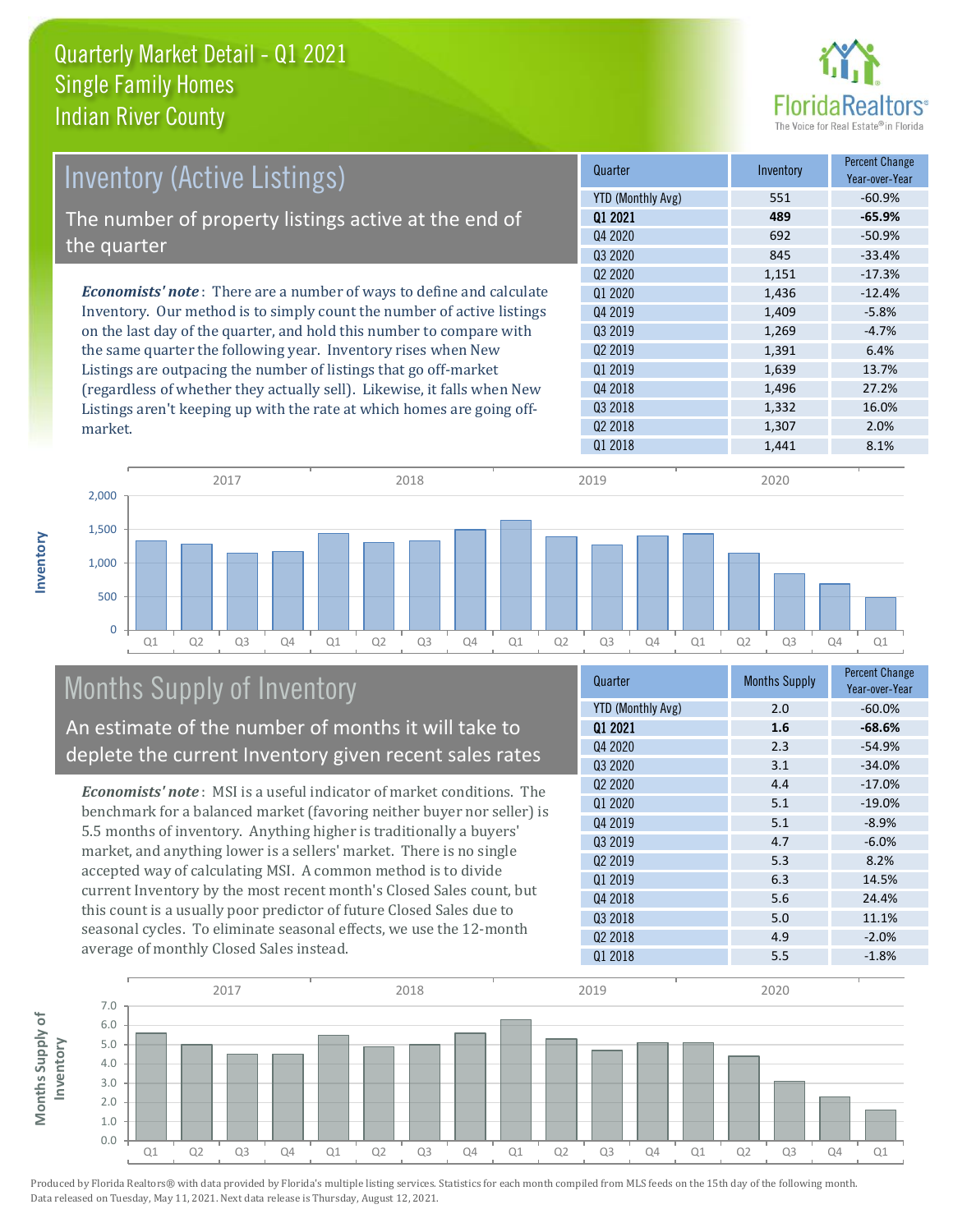

#### $$100,000 - $149,999$  22 -56.0% Sale Price Closed Sales Percent Change Year-over-Year Less than \$50,000 0 0 N/A  $$50.000 - $99.999$  1 -87.5% \$150,000 - \$199,999 91 -30.5% \$200,000 - \$249,999 160 5.3% \$400,000 - \$599,999 118 51.3% \$600,000 - \$999,999 95 137.5% *Economists' note:* Closed Sales are one of the simplest—yet most important—indicators for the residential real estate market. When comparing Closed Sales across markets of different sizes, we recommend comparing the percent changes in sales rather than the number of sales. Closed Sales (and many other market metrics) are affected by seasonal cycles, so actual trends are more accurately represented by year-over-year changes (i.e. comparing a quarter's sales to the amount of sales in the same quarter in the previous year), rather than changes from one quarter to the next. \$1,000,000 or more 75 38.9% \$250,000 - \$299,999 178 81.6% \$300,000 - \$399,999 206 87.3% 250 **Q**1 2020 **Q** 01 2021 250 Closed Sales by Sale Price The number of sales transactions which closed during the quarter



## Median Time to Contract by Sale Price The median number of days between the listing date and contract date for all Closed Sales during the quarter

*Economists' note* : Like Time to Sale, Time to Contract is a measure of the length of the home selling process calculated for sales which closed during the quarter. The difference is that Time to Contract measures the number of days between the initial listing of a property and the signing of the contract which eventually led to the closing of the sale. When the gap between Median Time to Contract and Median Time to Sale grows, it is usually a sign of longer closing times and/or declining numbers of cash sales.

| <b>Sale Price</b>     | Median Time to<br>Contract | <b>Percent Change</b><br>Year-over-Year |
|-----------------------|----------------------------|-----------------------------------------|
| Less than \$50,000    | (No Sales)                 | N/A                                     |
| $$50,000 - $99,999$   | 17 Days                    | $-74.6%$                                |
| $$100,000 - $149,999$ | 20 Days                    | $-33.3%$                                |
| $$150,000 - $199,999$ | 21 Days                    | $-54.3%$                                |
| \$200,000 - \$249,999 | 19 Days                    | $-66.1%$                                |
| \$250,000 - \$299,999 | 17 Days                    | $-60.5%$                                |
| \$300,000 - \$399,999 | 30 Days                    | $-49.2%$                                |
| \$400,000 - \$599,999 | 35 Days                    | $-62.8%$                                |
| \$600,000 - \$999,999 | 63 Days                    | $-25.0%$                                |
| \$1,000,000 or more   | 96 Days                    | $-59.0%$                                |



**Closed Sales**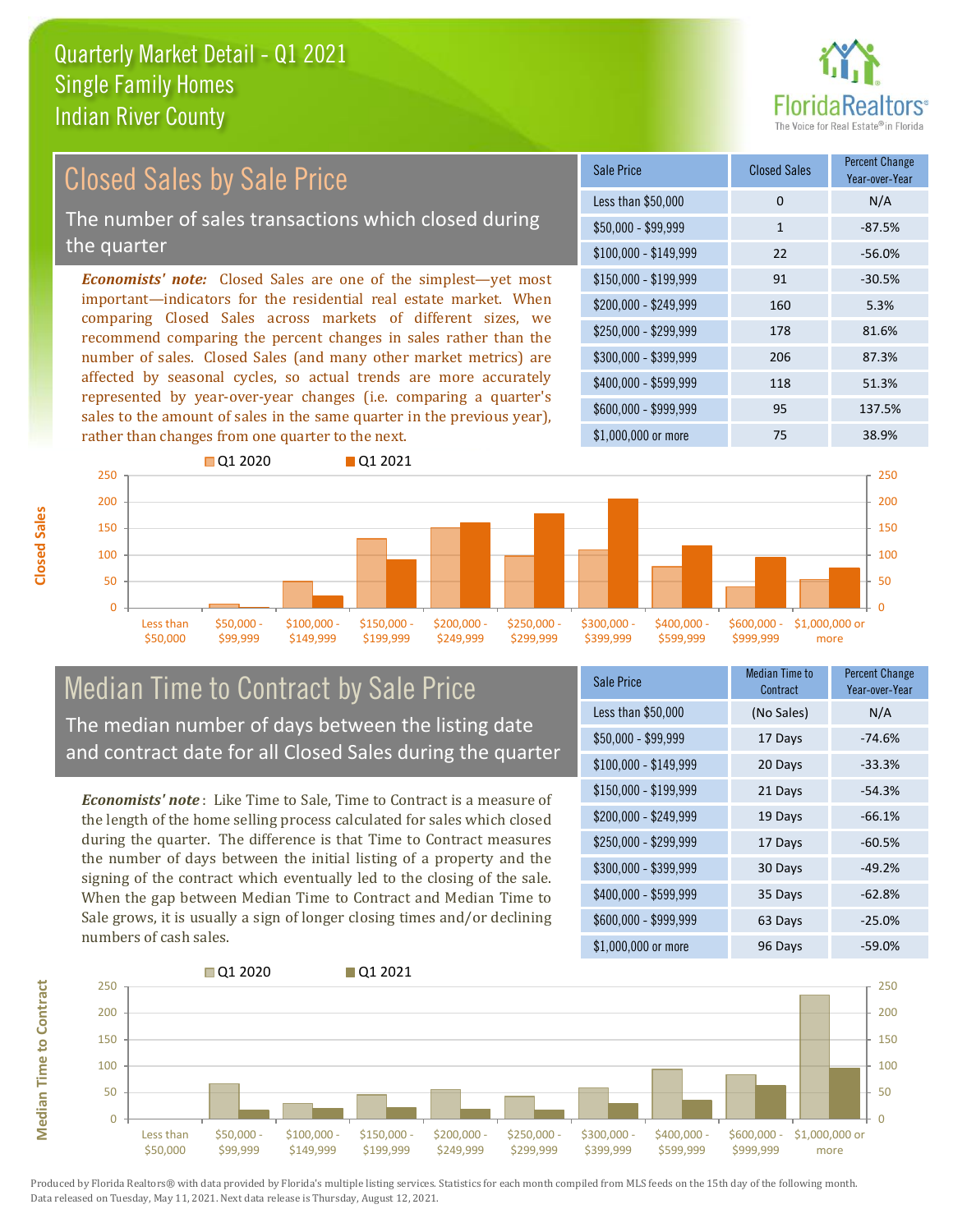

# New Listings by Initial Listing Price

The number of properties put onto the market during the quarter

*Economists' note:* New Listings tend to rise in delayed response to increasing prices, so they are often seen as a lagging indicator of market health. As prices rise, potential sellers raise their estimations of value—and in the most recent cycle, rising prices have freed up many potential sellers who were previously underwater on their mortgages. Note that in our calculations, we take care to not include properties that were recently taken off the market and quickly relisted, since these are not really *new* listings.

| <b>Initial Listing Price</b> | <b>New Listings</b> | <b>Percent Change</b><br>Year-over-Year |
|------------------------------|---------------------|-----------------------------------------|
| Less than \$50,000           | $\mathbf{1}$        | $-66.7%$                                |
| $$50,000 - $99,999$          | 4                   | $-42.9%$                                |
| $$100,000 - $149,999$        | 31                  | $-22.5%$                                |
| $$150,000 - $199,999$        | 114                 | $-33.7%$                                |
| \$200,000 - \$249,999        | 159                 | $-22.8%$                                |
| $$250,000 - $299,999$        | 242                 | 12.6%                                   |
| \$300,000 - \$399,999        | 268                 | 53.1%                                   |
| \$400,000 - \$599,999        | 163                 | 6.5%                                    |
| \$600,000 - \$999,999        | 116                 | 22.1%                                   |
| \$1,000,000 or more          | 128                 | 66.2%                                   |



## Inventory by Current Listing Price The number of property listings active at the end of the quarter

*Economists' note* : There are a number of ways to define and calculate Inventory. Our method is to simply count the number of active listings on the last day of the quarter, and hold this number to compare with the same quarter the following year. Inventory rises when New Listings are outpacing the number of listings that go off-market (regardless of whether they actually sell). Likewise, it falls when New Listings aren't keeping up with the rate at which homes are going offmarket.

| <b>Current Listing Price</b> | Inventory | <b>Percent Change</b><br>Year-over-Year |
|------------------------------|-----------|-----------------------------------------|
| Less than \$50,000           | 0         | $-100.0%$                               |
| $$50,000 - $99,999$          | 2         | $-66.7%$                                |
| $$100,000 - $149,999$        | 4         | $-85.7%$                                |
| $$150,000 - $199,999$        | 42        | $-66.9%$                                |
| \$200,000 - \$249,999        | 49        | $-74.1%$                                |
| \$250,000 - \$299,999        | 74        | $-64.1%$                                |
| \$300,000 - \$399,999        | 91        | $-56.7%$                                |
| \$400,000 - \$599,999        | 56        | $-74.7%$                                |
| \$600,000 - \$999,999        | 58        | $-71.8%$                                |
| \$1,000,000 or more          | 113       | $-52.9%$                                |



**Inventory**